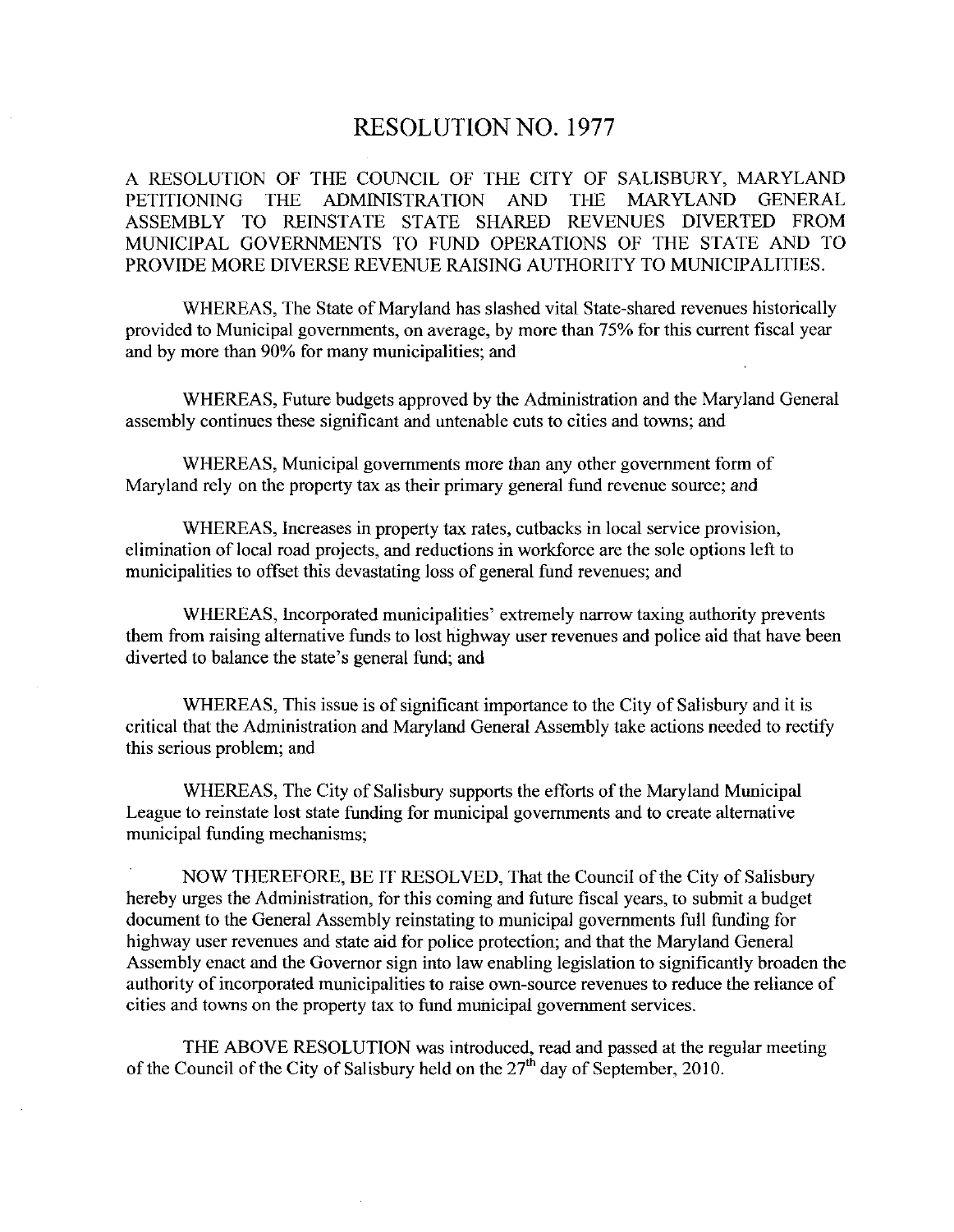ATTEST:

Colegione Brenday. Colegrove

 $\sim$ W-Louise Smith **COUNCIL PRESIDENT** 

APPROVED BY ME THIS<br>28<sup>+</sup> day of the pote <u>ber</u> ,2010

James Feton, Jr.

**MAYOR** 

 $\bar{1}$ 

À,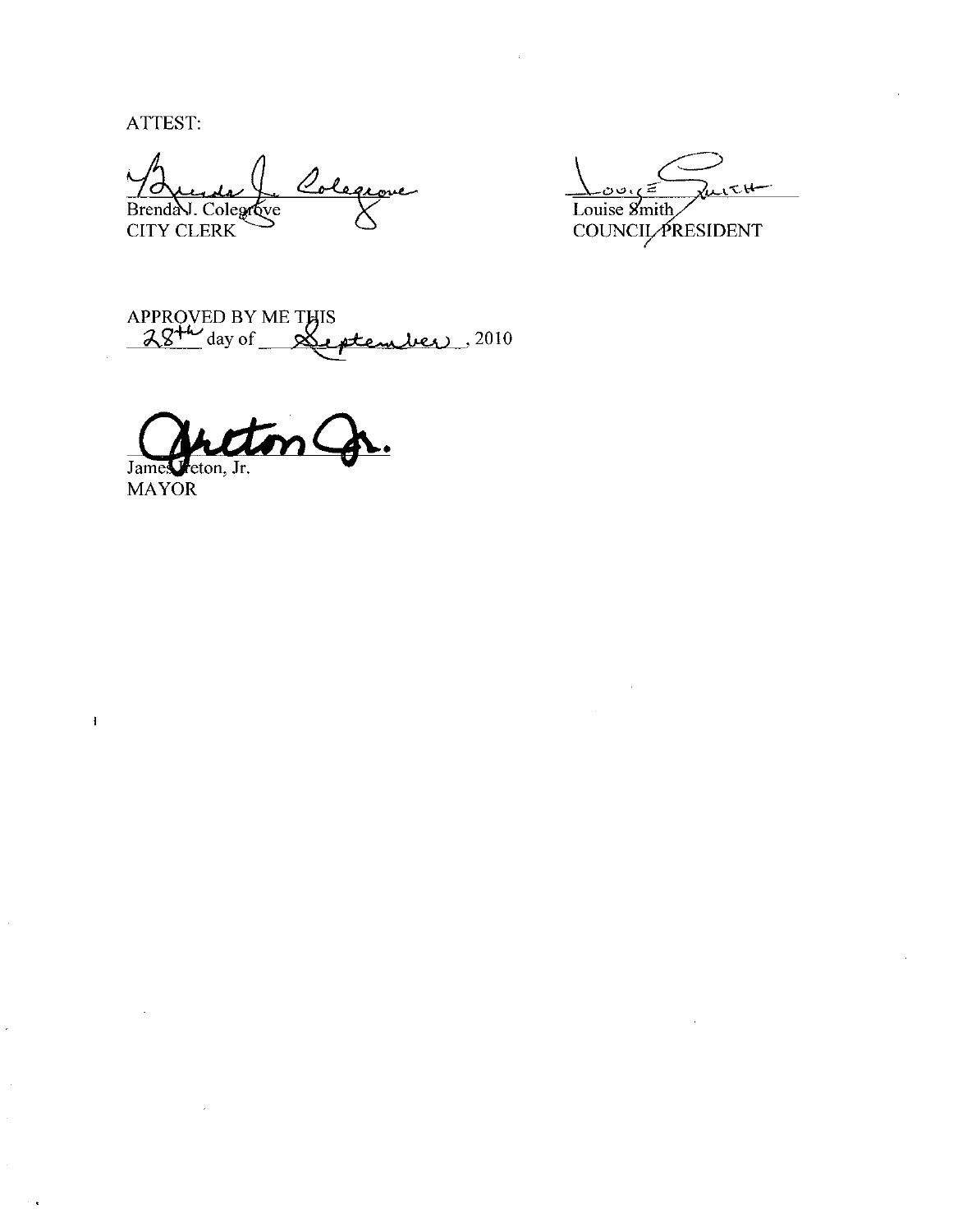

#### MARYLAND MUNICIPAL LEAGUG The Association of Cities and Towns

## An Open Letter from MML President Gary A. Comegys to Maryland Mayors/Chief Elected Officers

The membership of the Maryland Municipal League, at its business meeting on June 29 in Ocean City, unanimously approved a resolution calling for the State of Maryland to reinstate Highway User Revenues (HUR) and State Aid for Police Protection diverted from municipal governments to the State general fund and to provide additional local discretionary revenue raising authority for municipalities unanimously approved a resolution calling for the State of Maryland to reinstate (HUR) and State Aid for Police Protection diverted from municipal governments and to provide additional local discretionary revenue raising a

I am writing to urge all MML member municipalities to support the League's efforts toward this end by approving similar resolutions locally and sharing copies of your local resolutions with the Senators and Delegates who represent you in the Maryland General Assembly. A copy of the MML resolution adopted by the membership in Ocean City last month along with <sup>a</sup> sample resolution for individual city/town adoption can be found in your action packet.

resolution adopted by the membership in Ocentral individual city/town adoption can be found in your Also included in your packet are  $(1)$  a handout enthe history of state aid to municipalities,  $(2)$ Also included in your packet are  $(1)$  a handout entitled "Municipal Funding Facts," which better illustrates n City last month along with a sample resolution for<br>r action packet.<br>titled "Municipal Funding Facts," which better illustrates<br>a sample poster from MML's convention noting how<br>it of lost State shared revenues, and (3) a municipalities are "running on empty" as a result of lost State shared revenues, and  $(3)$  a photo of the Also included in your packet are (1) a handout entitled "Municipal Funding Facts," which better illustrates the history of state aid to municipalities, (2) a sample poster from MML's convention noting how municipalities ar Also included in your p<br>the history of state aid<br>municipalities are "run<br>"pledge board" from N<br>support of the League's<br>broader municipal rever "pledge board" from MML's convention signed by scores of municipal officials showing their strong<br>support of the League's efforts regarding reinstatement of lost State shared revenues and authorization of broader municipal revenue raising authority

You need to *act quickly to approve your local resolution* and make the citizens, media, and General Assembly candidates in your community know that your municipality feels strongly about this issue. Once<br>your council/commission has approved the local resolution, please forward a copy to me at the League's Annapolis office.<br>Thank you in advance for taking action on this matter. It is through the active engagement of MML's your council/commission has approved the local resolution, please forward a copy to me at the

membership that we can best make our case on this important issue

Should you have any questions, please contact MML executive director Scott Hancock at 410-268-5514.

Sincerely

Gary A. Comegys 2010-2011 MML President Council Vice President, City of Salisbury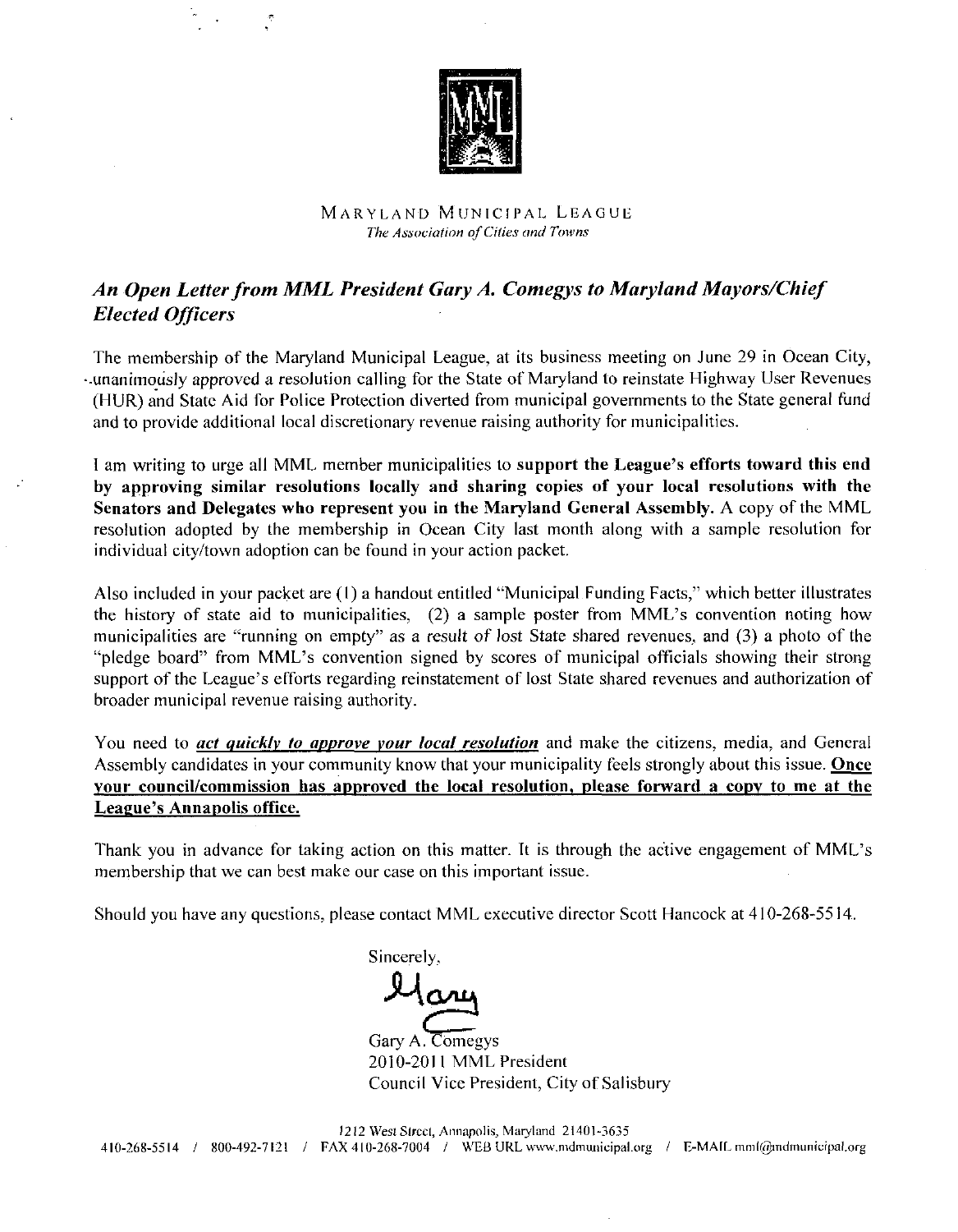<u>reduce</u>

 $\frac{1}{2}$ 

Gary A. Comegys Salisbury Council Vice President 2010-2011 President, Maryland Municipal League

Attest Scott A. Hancock Maryland Municipal League Executive Director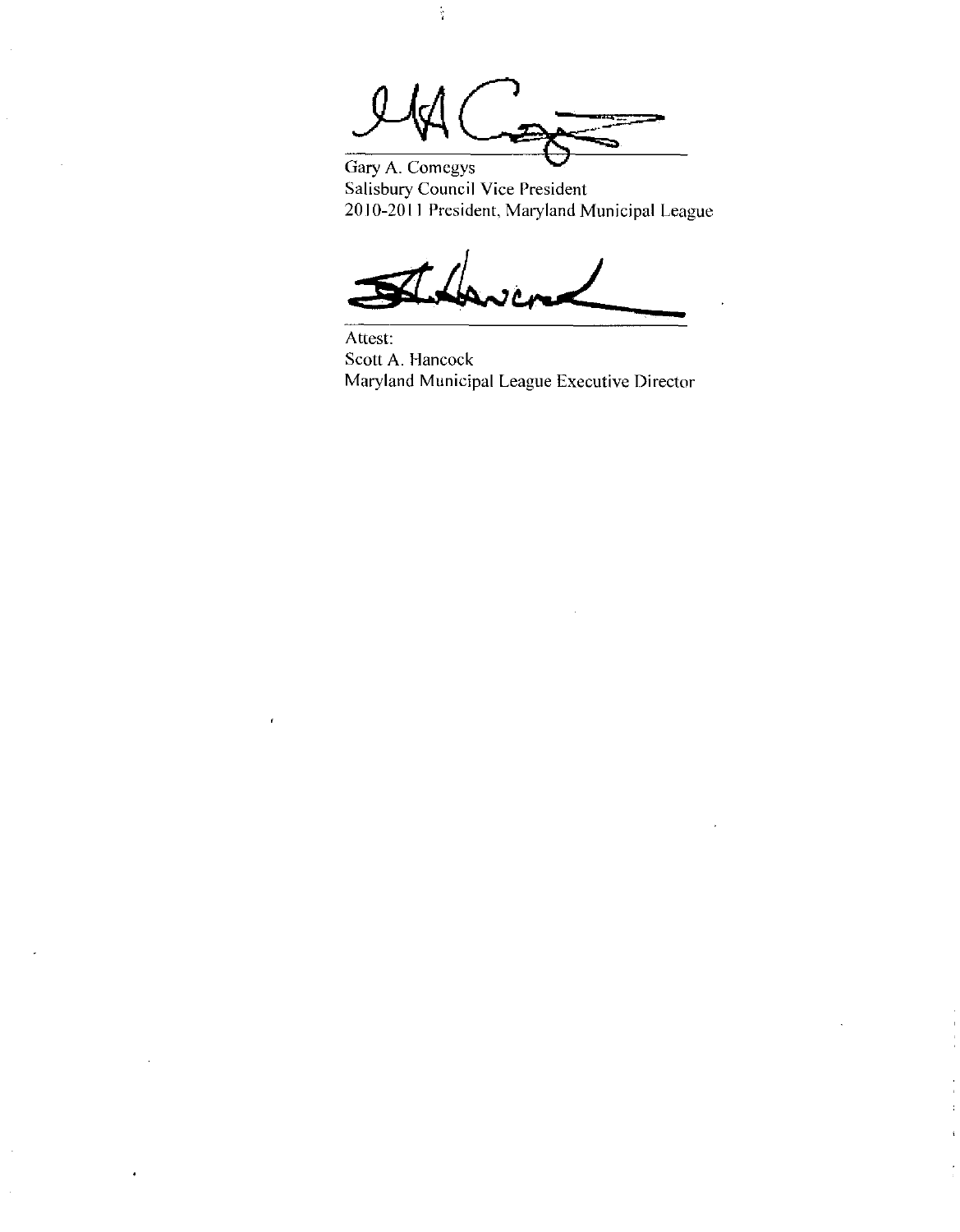# Municipal Funding Facts

rL Maryland cities and **Municipal Fune<br>4 Maryland cities an<br>essential, quality-of-life**<br>water and sewer, police water and sewer, police protection, trash removal, recycling, snow maintenance, streetlights recreation towns provide services such as removal road and parks and

 $#$  Municipalities, more than any other form of government in Maryland, rely most heavily on the property tax. On average, MUNICIPALITIES DEPEND ON THE LOCAL PROPERTY TAX TO FUND NEARLY 60% OF MUNICIPAL GENERAL FUND BUDGETS

Maryland cities and towns receive only two major sources of State aid: Highway User Revenues and Police Aid. These two State funding sources comprise less than 1% of total State aid to county and municipal governments. However, it is a significant source of revenue at the municipal level

 $\div$  Unlike Maryland counties, municipalities DO NOT HAVE THE AUTHORITY TO LEVY TRANSFER TAXES RECORDATION TAXES ENERGY TAXES OR TELECOMMUNICATION TAXES

Municipal General Fund Revenue Sources □ Property Taxes:69.9%<br>■ Income Taxes:16.1% M<br>
Income Taxes:59.<br>
Income Taxes:15.1<br>
Incomes & Permits<br>
International Parties Property Taxes:69.9%<br>Income Taxes:16.1%<br>Licenses & Permits:5.6%<br>Highway Licen Revenues □ Highway User Revenues (State) £.7% income Taxes:15.1%<br>Licenses & Permits:5,6%<br>Highway User Revenues<br>Police Aid (State):2,6%<br>Misc, State Aid (incl. Pro □ Misc, State Aid (incl. Program Open Space, Community Legacy,<br>business license fees, etc.):7.2% Income Taxes:15.1%<br>Licenses & Permits:5.6%<br>Highway User Revenues (State):6.<br>Police Aid (State):2.6%<br>Misc. State Aid (Incl. Program Optusiness license fees, etc.):7.2%<br>Other Municipal Taxes (incl. A&A, <u>r</u> Police Aid (State):2,8%<br> **c** Misc, State Aid (incl. Program Open Space, Comm<br>
business license fees, etc.):7.2%<br>
■ Other Municipal Taxes (incl. A&A, cable TV):2.9%





When local aid is slashed by the State, municipalities need new revenue tools in the municipol revenue toolbox to make up for lost revenues.

#### Revenue tool options could include



Restrictions on Local Mandates

More Control over State Aid to Local Government Monies



Local Option Tax

Municipal Recordation Fee



Municipal Transfer Tax



Share of Motor Vehicle Moving Violation Fines

**Building Excise Tax** 



Hotel/Motel Tax



Admissions and Amusement Tax Cap Increase



Energy Consumption Tax



Local Restaurant Tax

Flexibility must be a key consideration! Not all revenue tools are equally effective in all jurisdictions



Maryland Municipal League 1212 West Street, Annapolis, MD 21401 www.mdmunicipal Leag<br>1 Street, Annapolis, N<br>www.mdmunicipal.org